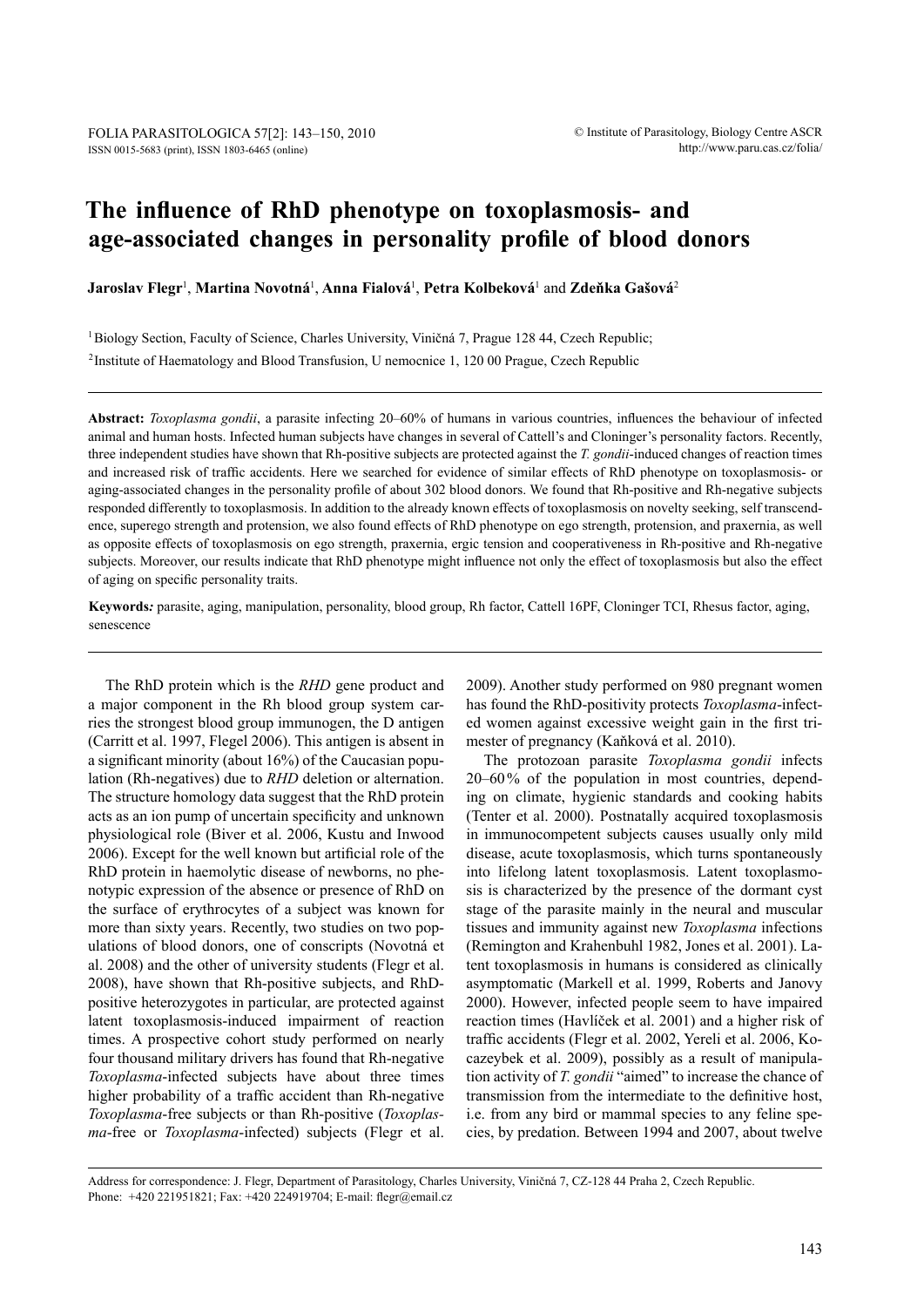studies have reported that *Toxoplasma*-infected men and women differed in several personality factors measured with Cattell's 16PF questionnaire or Cloninger's TCI questionnaire from *Toxoplasma*-free subjects (see Flegr 2007 for review). The difference in personality traits increases with the duration of the infection, which suggests that the changes are induced by toxoplasmosis rather than that the risk of *Toxoplasma* infection is influenced by the personality profile of subjects (Flegr et al. 2000). Moreover, the results of about forty years of research performed on laboratory animals have shown that *T. gondii* is able to specifically influence the behaviour and temper of its intermediate hosts (Webster 2001), probably by regulating the concentration of neurotransmitters, dopamine and possibly also serotonin, in particular regions of the brain (Skallová et al. 2006, Hodková et al. 2007). It has even been recently reported that the genome of *T. gondii* contains two genes for aromatic amino acid hydroxylases, the enzymes not previously described in the protozoa, and these enzymes probably catalyze the rate-limiting step of the biosynthesis of dopamine in the brain of infected hosts (Gaskell et al. 2009).

The aims of the present study were 1) to find out whether Rh-positive subjects are protected not only against the impairment of reaction times and excessive weight gain in pregnancy but also against the toxoplasmosis-associated specific changes in personality traits and 2) to find whether RhD phenotype modifies not only the host response to *Toxoplasma* infection but also to other biological factors, namely the age of the host.

### **MATERIALS AND METHODS**

**Subjects.** During the thrombocyte separation sessions, about eight hundred donors of thrombocytes at the blood transfusion centres of the Institute of Haematology and Blood Transfusion, Prague, and of the Zbraslav hospital, Prague, were asked to voluntarily participate in the research project and to sign the informed consent form. Five hundred and thirty-one (about 70%) of them consented to provide their psychological data and 5 ml of blood for serological examination. They were given the Cloninger's TCI and Cattell's 16PF questionnaire forms and a stamped envelope with the address of the Department of Parasitology, Faculty of Science, Charles University on it. Three hundred and two TCI questionnaire forms (57.2%) and 262 16PF questionnaire forms (49.4%) were filled in and returned. The recruitment of subjects and the data handling complied with the applicable regulations.

**Personality tests.** TCI (Temperament and Character Inventory) (Cloninger et al. 1994): The Czech translation of the TCI questionnaire (Kožený and Tisanská 1998) was used, with the translation of two questions being corrected and Cloninger's validation scale being substituted with Eysenck's Lie scale EP/R. The final questionnaire (Preiss and Klose 2003) contained all 238 TCI items and 12 Lie scale items. The subjects received written instructions to answer YES or NO for each item depending on whether or not the sentence in the questionnaire characterized their usual and most probable behaviour or feelings in the given situations.

**Serological tests.** Serological tests for toxoplasmosis were carried out in the National Reference Laboratory for Toxoplasmosis of the National Institute of Public Health, Prague, and serological tests for RhD and ABO blood group type were performed at the Institute of Haematology and Blood Transfusion, Prague. Specific anti-*Toxoplasma* IgG and IgM antibody concentrations were determined by ELISA (IgG: SEVAC, Prague; IgM: TestLine, Brno) optimized for early detection of acute toxoplasmosis (Pokorný et al. 1989) and by the complement fixation test (CFT) (SEVAC, Prague) which is more sensitive and therefore more suitable for the detection of old *T. gondii* infection (Warren and Sabin 1942). Titres of antibodies to *Toxoplasma* in sera were measured at dilutions between 1:8 and 1:1024. The subjects with negative results of IgM ELISA (positivity index<0.9) and CFT titres higher than 1:8 were considered latent-toxoplasmosis positive.

**Statistical analysis.** The software Statistica® version 9.0 was used for General Linear Models (GLM) tests, log-linear analysis and for testing the assumptions, namely those of the normality of data distribution, normality of residuals and equality of error variances.

# **RESULTS**

Three hundred and two blood donors (213 men and 89 women) were tested for specific immunity against *Toxoplasma*. The prevalence rates of *Toxoplasma* infection in men and women were 32.9% and 27.0%, respectively, and the rates of Rh-negative phenotype were 26.9% and 22.4%, respectively. The very high proportion of Rh-negative subjects reflected the higher demand for Rh-negative blood and therefore preferential selection of Rh-negative donors rather than the frequency of the *RHD* deletion in the general Czech population. No association between sex, RhD phenotype, ABO phenotype and *Toxoplasma* infection was found by the log-linear analysis.

# **Cloninger's TCI**

The multivariate GLM with toxoplasmosis, RhD phenotype and age as three independent factors and with seven Cloninger's factors as dependent variables showed significant effects of age  $(p<0.0001)$ , RhD phenotype  $(p = 0.011)$ , toxoplasmosis  $(p = 0.011)$  and toxoplasmosis-RhD interaction ( $p=0.001$ ). The univariate GLM analyses showed the effect of toxoplasmosis on novelty seeking (NS) ( $p=0.048$ ) and self transcendence (ST) ( $p=0.024$ ), the effect of RhD phenotype on harm avoidance (HA)  $(p=0.036)$  and cooperativeness  $(CO)$   $(p=0.009)$  and the effect of toxoplasmosis-RhD interaction on reward dependence  $(RD)$  ( $p=0.046$ ) and cooperativeness  $(CO)$  $(p=0.007)$ . For the strength and direction of the effects, see Table 1. The multivariate GLM analysis performed on a subset of men showed the effect of age  $(p<0.0001)$ , a non-significant effect of toxoplasmosis  $(p=0.061)$  and the effect of RhD phenotype  $(p=0.013)$  and of toxoplasmosis-RhD interaction  $(p<0.0001)$ . The multivariate GLM analysis performed on a subset of women found the effect of age  $(p=0.007)$  and no significant effect of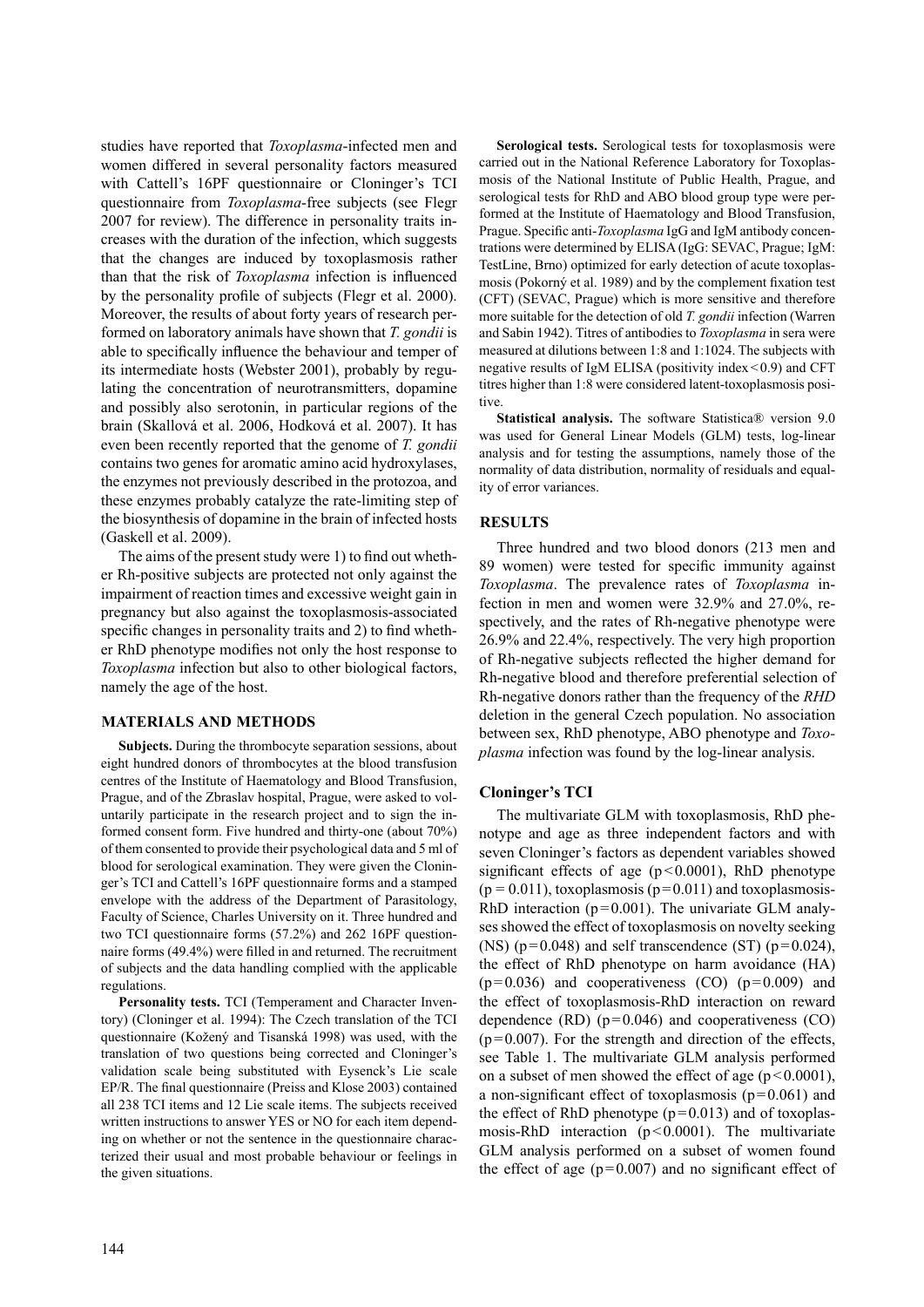**Table 1.** Effects of latent toxoplasmosis and RhD phenotype on Cloninger's personality factors. The table shows the significance (two-sided p), effect size  $(\eta^2)$  estimated by the univariate GLM and arithmetic means in particular subsets. The results significant in two-tailed tests are printed in bold. NS – novelty seeking, HA – harm avoidance, RD – reward dependence, SD – self-directedness, CO – cooperativeness, ST – self-transcendence, PE – persistence.

|   |                              |                    |      |                                                                                          | A11                          |                    |                                                                               | Men                |                |                                                    |                              | Women              |                    |                |             |                          |                              |                |                    |
|---|------------------------------|--------------------|------|------------------------------------------------------------------------------------------|------------------------------|--------------------|-------------------------------------------------------------------------------|--------------------|----------------|----------------------------------------------------|------------------------------|--------------------|--------------------|----------------|-------------|--------------------------|------------------------------|----------------|--------------------|
|   |                              | n                  | 'n   | toxo <sup>-</sup><br>$RhD$ -                                                             | toxo <sup>-</sup><br>$RhD^+$ | $toxo+$<br>$RhD$ - | $toxo+$<br>$RhD^+$                                                            | n                  | n <sup>2</sup> | toxo <sup>-</sup><br>$RhD$ -                       | toxo <sup>-</sup><br>$RhD^+$ | $toxo+$<br>$RhD^-$ | $toxo+$<br>$RhD^+$ |                | $n^2$       | toxo <sup>-</sup><br>RhD | toxo <sup>-</sup><br>$RhD^+$ | $toxo+$<br>RhD | $toxo+$<br>$RhD^+$ |
|   | NS toxo                      | 0.048              | 0.01 |                                                                                          |                              |                    | 20.240 19.772 20.273 16.479 0.505                                             |                    |                | 0.00 18.706 19.087 20.316 16.451 0.050 0.047 23.50 |                              |                    |                    |                |             |                          | 21.30                        | 20.00          | 16.55              |
|   | RhD                          | $0.053$ 0.01       |      |                                                                                          |                              |                    |                                                                               | 0.256 0.01         |                |                                                    |                              |                    |                    |                | 0.153 0.025 |                          |                              |                |                    |
|   | toxo×RhD 0.195 0.01          |                    |      |                                                                                          |                              |                    |                                                                               | 0.109 0.01         |                |                                                    |                              |                    |                    | 0.875 0.00     |             |                          |                              |                |                    |
|   | HA toxo                      | 0.136 0.01         |      |                                                                                          |                              |                    | 14.860 14.430 17.545 14.521 0.098 0.01 14.059 14.427 18.211 13.706 0.729 0.00 |                    |                |                                                    |                              |                    |                    |                |             |                          | 16.563 14.435 13.333 16.600  |                |                    |
|   | RhD                          | $0.036$ 0.02       |      |                                                                                          |                              |                    |                                                                               | $0.030$ 0.02       |                |                                                    |                              |                    |                    | $0.802$ 0.00   |             |                          |                              |                |                    |
|   | toxo $\times$ RhD 0.094 0.01 |                    |      |                                                                                          |                              |                    |                                                                               | $0.013$ 0.03       |                |                                                    |                              |                    |                    | 0.272 0.02     |             |                          |                              |                |                    |
|   | RD toxo                      | $0.250 \cdot 0.00$ |      |                                                                                          |                              |                    | 14.320 15.168 15.864 14.817 0.020 0.03 13.324 14.602 16.053 14.510 0.255 0.02 |                    |                |                                                    |                              |                    |                    |                |             |                          | 16.438 16.435 14.667 15.600  |                |                    |
|   | RhD                          | 0.715 0.00         |      |                                                                                          |                              |                    |                                                                               | $0.636$ 0.00       |                |                                                    |                              |                    |                    | 0.701 0.00     |             |                          |                              |                |                    |
|   | toxo $\times$ RhD 0.046 0.01 |                    |      |                                                                                          |                              |                    |                                                                               | $0.008$ 0.03       |                |                                                    |                              |                    |                    | $0.748$ 0.00   |             |                          |                              |                |                    |
|   | SD toxo                      |                    |      | 0.502 0.00 27.420 26.510 25.955 29.338 0.828 0.00 28.471 26.155 25.789 29.216 0.418 0.01 |                              |                    |                                                                               |                    |                |                                                    |                              |                    |                    |                |             |                          | 25.188.27.304 27.000 29.650  |                |                    |
|   | RhD                          | 0.330 0.00         |      |                                                                                          |                              |                    |                                                                               | 0.882 0.00         |                |                                                    |                              |                    |                    | 0.338 0.01     |             |                          |                              |                |                    |
|   | toxo $\times$ RhD 0.069 0.01 |                    |      |                                                                                          |                              |                    |                                                                               | $0.032 \quad 0.02$ |                |                                                    |                              |                    |                    | $0.943$ 0.00   |             |                          |                              |                |                    |
|   | CO toxo                      | $0.147$ 0.01       |      | 29.260 29.181 25.727 30.254 0.771 0.00 28.412 28.262 25.474 30.588 0.154 0.03            |                              |                    |                                                                               |                    |                |                                                    |                              |                    |                    |                |             |                          | 31.063 31.239 27.333 29.400  |                |                    |
|   | RhD                          | $0.010$ 0.02       |      |                                                                                          |                              |                    |                                                                               | $0.018$ 0.03       |                |                                                    |                              |                    |                    | 0.545 0.00     |             |                          |                              |                |                    |
|   | toxo $\times$ RhD 0.007 0.02 |                    |      |                                                                                          |                              |                    |                                                                               | $0.011$ 0.03       |                |                                                    |                              |                    |                    | $0.565$ $0.00$ |             |                          |                              |                |                    |
|   | ST toxo                      | $0.024 \quad 0.02$ |      |                                                                                          |                              |                    | 15.740 14.329 13.318 12.746 0.115 0.01 14.765 14.282 12.526 13.333 0.530 0.00 |                    |                |                                                    |                              |                    |                    |                |             |                          | 17.813 14.435 18.333 11.250  |                |                    |
|   | RhD                          | 0.335 0.00         |      |                                                                                          |                              |                    |                                                                               | 0.766 0.00         |                |                                                    |                              |                    |                    | $0.008$ 0.08   |             |                          |                              |                |                    |
|   | toxo $\times$ RhD 0.520 0.00 |                    |      |                                                                                          |                              |                    |                                                                               | 0.451 0.00         |                |                                                    |                              |                    |                    | 0.379 0.01     |             |                          |                              |                |                    |
|   | PE toxo                      | 0.929 0.00         |      | 4.400                                                                                    | 4.638 4.727                  |                    | 4.366                                                                         |                    |                | $0.535$ $0.00$ 4.618                               | 4.553 4.579                  |                    | 4.196              | $0.225$ 0.02   |             | 3.938                    | 4.826                        | 5.667          | 4.800              |
|   | RhD                          | 0.936 0.00         |      |                                                                                          |                              |                    |                                                                               | 0.596 0.00         |                |                                                    |                              |                    |                    | 0.985 0.00     |             |                          |                              |                |                    |
|   | toxo $\times$ RhD 0.389 0.00 |                    |      |                                                                                          |                              |                    |                                                                               | $0.726$ 0.00       |                |                                                    |                              |                    |                    | 0.237 0.02     |             |                          |                              |                |                    |
| n |                              |                    |      | 50                                                                                       | 149                          | 22                 | 71                                                                            |                    |                | 34                                                 | 103                          | 19                 | 51                 |                |             | 16                       | 46                           | 3              | 20                 |

**Table 2.** Effects of latent toxoplasmosis on Cloninger's personality factors. The table shows the significance (two-sided p), effect size  $(\eta^2)$  estimated by the univariate GLM and arithmetic means in particular subsets. The results significant in two-tailed tests are printed in bold. For abbreviations see Table 1.

|           |               |          | All               |               |       |          | Men                 |               | Women |          |                     |         |  |
|-----------|---------------|----------|-------------------|---------------|-------|----------|---------------------|---------------|-------|----------|---------------------|---------|--|
|           | p             | $\eta^2$ | toxo <sup>-</sup> | $toxo+$       | p     | $\eta^2$ | toxo <sup>-</sup>   | $toxo^+$      | p     | $\eta^2$ | toxo <sup>-</sup>   | $toxo+$ |  |
| <b>NS</b> | $0.002$ 0.033 |          | 19.889            | 17.372        | 0.112 |          | 0.012 18.937 17.500 |               | 0.001 |          | 0.115 21.985 17.000 |         |  |
| <b>HA</b> | 0.411 0.002   |          | 14.548            | 15.319        | 0.557 |          | 0.002 14.336 14.929 |               | 0.510 |          | 0.005 15.015 16.458 |         |  |
| <b>RD</b> | 0.910 0.000   |          |                   | 14.942 15.043 | 0.247 | 0.006    | 14.301 14.929       |               | 0.195 | 0.019    | 16.354 15.375       |         |  |
| <b>SD</b> | 0.084 0.010   |          | 26.793 28.457     |               | 0.167 | 0.009    | 26.769 28.286       |               | 0.251 |          | 0.015 26.846 28.958 |         |  |
| CO        | 0.955 0.000   |          | 29.202            | 29 191        | 0.327 | 0.005    | 28.301 29.200       |               | 0.157 | 0.023    | 31.185 29.167       |         |  |
| <b>ST</b> | 0.0160019     |          | 14.750            | 12.872        | 0.134 | 0.011    |                     | 14.483 13.114 | 0.034 | 0.051    | 15.338 12.167       |         |  |
| PF.       | 0.665 0.001   |          | 4.572             | 4.447         | 0.386 | 0.004    | 4.559               | 4.300         | 0.533 | 0.005    | 4.600               | 4.875   |  |
| n         |               |          | 208               | 94            |       |          | 143                 | 70            |       |          | 65                  | 24      |  |

**Table 3.** Effects of RhD phenotype on Cloninger's personality factors. The table shows the significance (two-sided p), effect size  $(\eta^2)$ estimated by the univariate GLM and arithmetic means in particular subsets. The results significant in two-tailed tests are printed in bold. For abbreviations see Table 1.

|           |   |             | All                |                           |       |                     | Men   |                           | Women |          |                           |         |  |
|-----------|---|-------------|--------------------|---------------------------|-------|---------------------|-------|---------------------------|-------|----------|---------------------------|---------|--|
|           | p | $\eta^2$    | $RhD^-$            | $RhD^+$                   | p     | $\eta^2$            |       | $RhD^*$ $RhD^*$           | p     | $\eta^2$ | RhD <sup>-</sup>          | $RhD^+$ |  |
| <b>NS</b> |   |             | 0.113 0.009 20.289 | 18.733                    | 0.491 |                     |       | 0.002 19.404 18.252       |       |          | 0.040 0.051 22.947 19.864 |         |  |
| <b>HA</b> |   |             |                    | 0.099 0.009 15.711 14.443 |       |                     |       | 0.113 0.012 15.596 14.168 |       |          | 0.606 0.003 16.053 15.091 |         |  |
| RD.       |   |             |                    | 0.794 0.000 14.895 15.068 |       |                     |       | 0.956 0.000 14.474 14.594 |       |          | 0.957 0.000 16.158 16.182 |         |  |
| <b>SD</b> |   |             |                    | 0.707 0.000 26.868 27.389 |       |                     |       | 0.616 0.001 27.333 27.123 |       |          | 0.172 0.023 25.474 28.015 |         |  |
| CO        |   |             |                    | 0.092 0.010 28.184 29.507 |       |                     |       | 0.117 0.012 27.421 29.006 |       |          | 0.912 0.000 30.474 30.682 |         |  |
| <b>ST</b> |   |             |                    | 0.219 0.005 14.868 13.787 | 0.853 |                     |       | 0.000 13.860 13.923       |       |          | 0.003 0.101 17.895 13.470 |         |  |
| PE        |   | 0.792 0.000 | 4.500              | 4.543                     |       | $0.673 \quad 0.001$ | 4.596 | 4.426                     |       |          | $0.273$ $0.015$ 4.211     | 4.818   |  |
| n         |   |             | 76                 | 221                       |       |                     | 57    | 155                       |       |          | 19                        | 66      |  |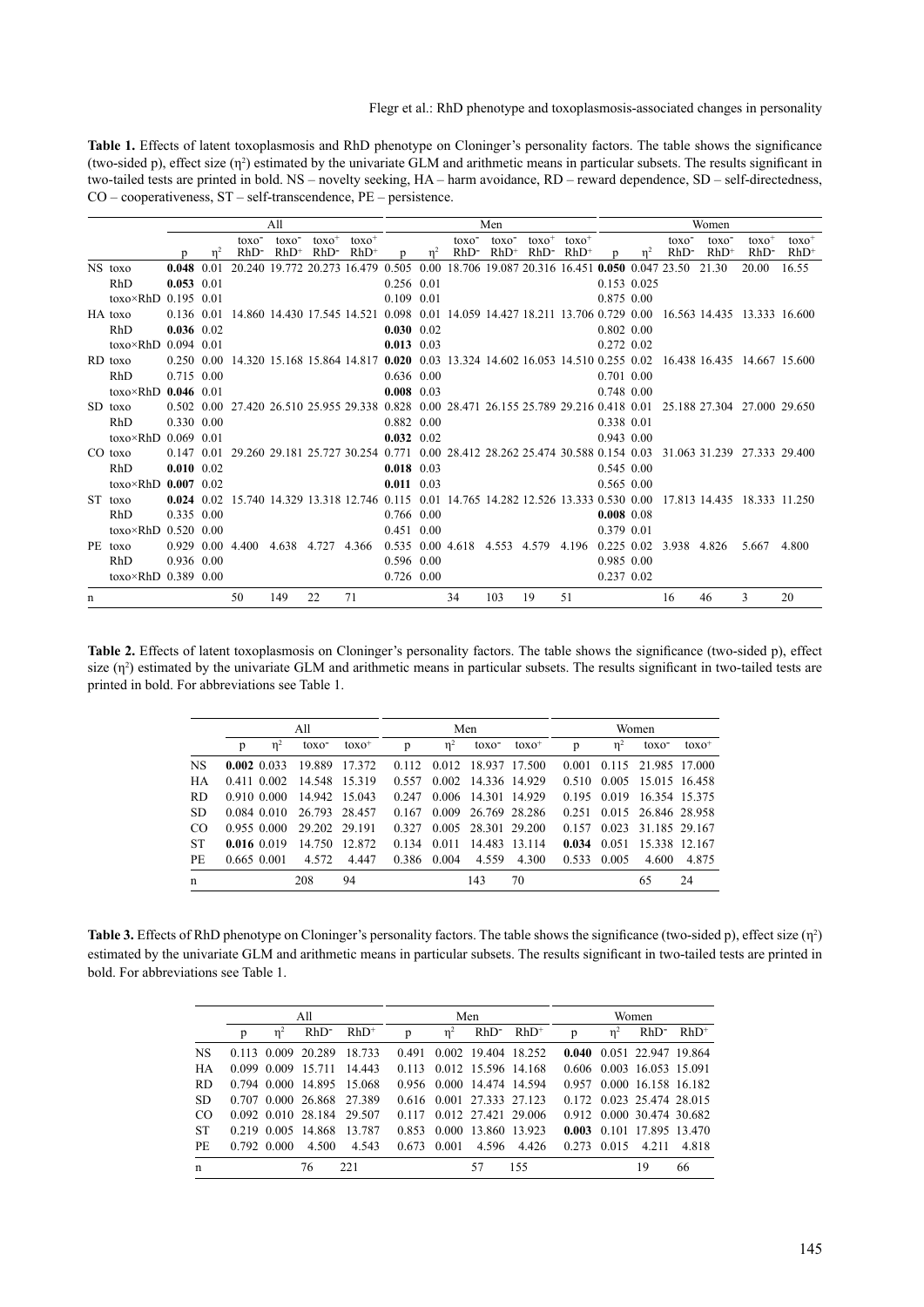

**Fig. 1.** Correlation between age and Cattell's dominance (E) in Rh-negative and Rh-positive subjects. The statistical significance of the RhD-age interaction estimated by the univariate GLM was 0.006.

toxoplasmosis ( $p=0.137$ ), RhD phenotype ( $p=0.075$ ) and toxoplasmosis-RhD interaction  $(p=0.851)$ . The univariate GLM analyses performed separately for men and women showed that except for novelty seeking (NS) and self transcendence (ST), the particular effects of toxoplasmosis and RhD phenotype were stronger in men than women (Table 1).

The multivariate GLM with independent factors toxoplasmosis and age showed the effect of age  $(p<0.0001)$ and toxoplasmosis ( $p=0.025$ ) for the whole data set, the effect of age  $(p<0.0001)$  and a non-significant effect of toxoplasmosis ( $p=0.347$ ) for the subset of men, and the effect of age  $(p=0.011)$  and toxoplasmosis  $(p=0.007)$ for the subset of women. The multivariate GLM analyses with independent factors RhD phenotype and age showed the effect of age (all:  $p < 0.0001$ , men:  $p < 0.0001$ , women: p<0.0001) and the effect of RhD phenotype in women (all:  $p=0.079$ , men:  $p<0.149$ , women:  $p<0.003$ ). Results of particular univariate GLM analyses are shown in Tables 2 and 3.

## **Cattell's 16PF**

The multivariate GLM with toxoplasmosis, RhD phenotype and age as three independent factors and sixteen Cattells's factors as dependent variables showed the effects of age  $(p<0.0001)$ , RhD phenotype  $(p=0.020)$ , toxoplasmosis (p=0.002) and toxoplasmosis-RhD interaction ( $p < 0.001$ ). The univariate GLM analyses with independent factors toxoplasmosis, RhD phenotype and age showed the effect of toxoplasmosis on superego strength (G) ( $p=0.001$ ), protension (L) ( $p=0.011$ ) and shrewdness  $(N)$  ( $p=0.026$ ), the effect of RhD phenotype on ego weakness (C) ( $p=0.005$ ), protension (L) ( $p=0.017$ ) and praxernia (M) ( $p=0.033$ ) and the effect of toxoplasmosis-RhD interaction on ego weakness (C) (p=0.003), praxernia



**Fig. 2.** Correlation between age and Cattell's shrewdness (N) in Rh-negative and Rh-positive subjects. The statistical significance of the RhD-age interaction estimated by the univariate GLM was 0.014.

(M) ( $p=0.005$ ) and ergic tension ( $Q_4$ ) ( $p=0.011$ ). For the strength and direction of the effects, see Table 4. Latent toxoplasmosis is known to have opposite effects on many Cattell's factors in man and women and therefore we repeated the same analysis separately for men and women. The multivariate GLM analysis performed on the subset of men showed the effects of age  $(p<0.0001)$ , toxoplasmosis ( $p=0.002$ ), RhD phenotype ( $p=0.002$ ) and toxoplasmosis-RhD interaction ( $p < 0.001$ ). The multivariate GLM analysis performed on the subset of women did not find significant effects of age  $(p=0.054)$ , toxoplasmosis  $(p=0.326)$ , RhD phenotype  $(p=0.618)$  and toxoplasmosis-RhD interaction ( $p=0.851$ ). For particular results of the univariate GLM analyses, see Table 4.

The multivariate GLM analyses with independent factors toxoplasmosis and age showed the effect of age (all: p<0.0001, men: p<0.0001, women: p<0.0001) and no effect of toxoplasmosis (all:  $p=0.118$ , men:  $p=0.088$ , women:  $p=0.504$ ). The multivariate GLM analyses with independent factors RhD phenotype and age showed the effect of age (all:  $p<0.0001$ , men:  $p<0.0001$ , women: p<0.0001) and the effect of RhD phenotype in men (all:  $p=0.082$ , men:  $p=0.036$ , women:  $p=0.262$ ). For particular results of the univariate GLM analyses, see Tables 5 and 6.

To reveal possible protective effects of RhD phenotype against biological factors other than toxoplasmosis, we included the RhD-age interaction into our models. The multivariate GLM analyses showed no significant effect of RhD-age interaction on Cattell's factors (all: p=0.189, men:  $p=0.326$ , women:  $p=0.657$ ) or Cloninger's factors (all:  $p=0.710$ , men:  $p=0.434$ , women:  $p=0.752$ ). However, the univariate GLM analyses showed the effect of RhD phenotype-age interaction on dominance (E) (all:  $p=0.006$ , men:  $p=0.060$ , women:  $p=0.024$ ), see Fig. 1,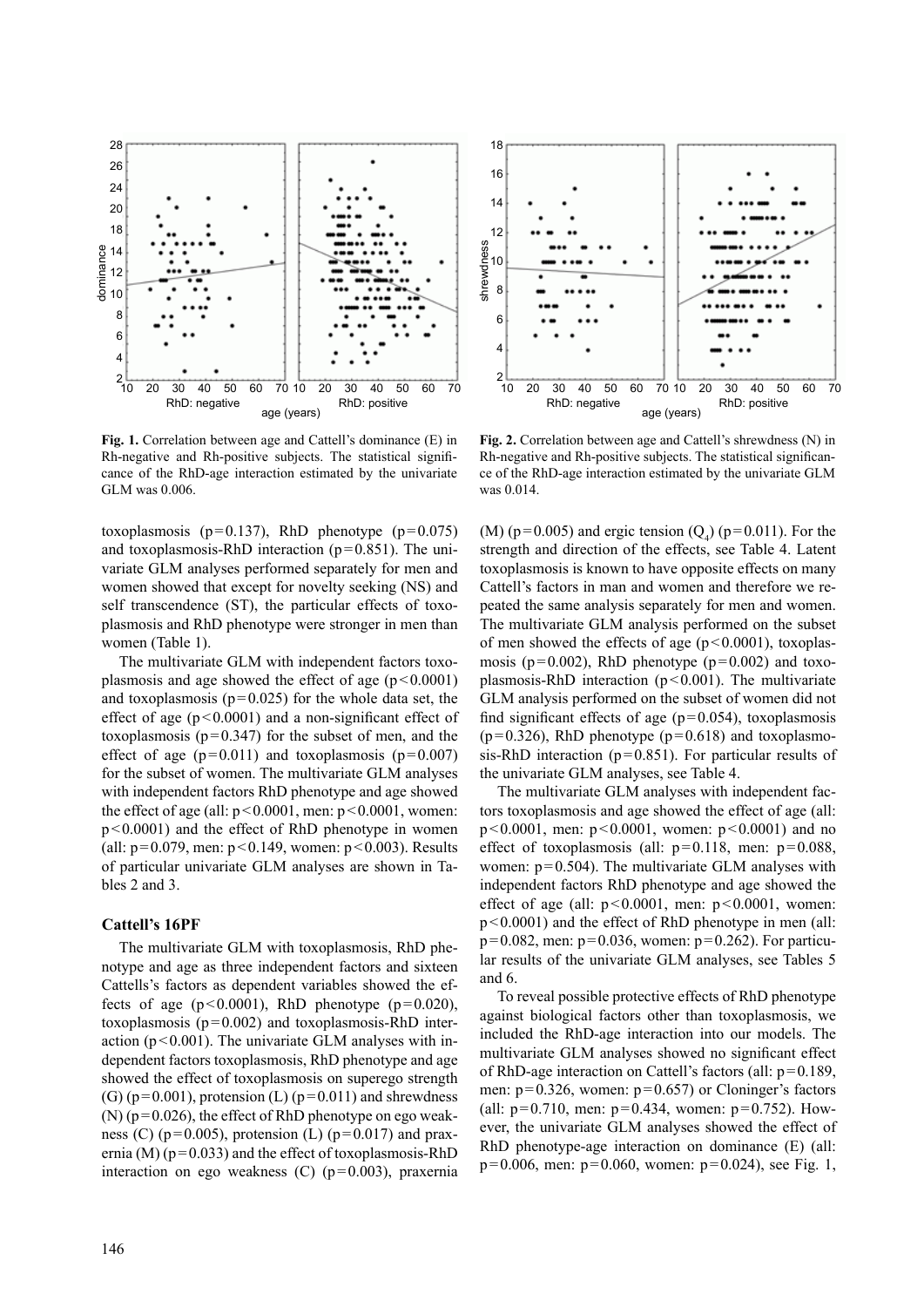**Table 4.** Effects of latent toxoplasmosis and RhD phenotype on Cattell's personality factors. The table shows the significance (twosided p), effect size ( $\eta^2$ ) estimated by the univariate GLM and arithmetic means and number of cases in particular subsets. The results significant in two-tailed tests are printed in bold. A – afectothimia/schizothimia, B – low intelligence/high intelligence, C – ego weakness/high ego strength, E – submissiveness/dominance, F – desurgency/surgency, G – low superego strength/high superego strength, H – threctia/parmia, I – harria/premsia, L – alaxia/protension, M – praxernia/autia, N – naivete/shrewdness, O – untroubled adequacy/guilt proneness,  $Q_1$  – conservatism/radicalism,  $Q_2$  – group dependency/self sufficiency,  $Q_3$  – low self-sentiment integration/ high strength of self-sentiment,  $Q_4$  – low ergic tension/high ergic tension.

|   |                              | All            |          |                           |                                                   |                    | Men                |                  |          |                           |                             |                     | Women                                                                                                                |                    |          |                             |                              |                             |                    |
|---|------------------------------|----------------|----------|---------------------------|---------------------------------------------------|--------------------|--------------------|------------------|----------|---------------------------|-----------------------------|---------------------|----------------------------------------------------------------------------------------------------------------------|--------------------|----------|-----------------------------|------------------------------|-----------------------------|--------------------|
|   |                              | p              | $\eta^2$ | toxo <sup>-</sup><br>RhD- | toxo <sup>-</sup><br>$RhD^+$                      | $toxo+$<br>$RhD^-$ | $toxo+$<br>$RhD^+$ | p                | $\eta^2$ | toxo <sup>-</sup><br>RhD- | toxo <sup>-</sup><br>$RhD+$ | $toxo^+$<br>$RhD^-$ | $toxo+$<br>$RhD^+$                                                                                                   | p                  | $\eta^2$ | toxo <sup>-</sup><br>RhD-   | toxo <sup>-</sup><br>$RhD^+$ | $toxo+$<br>RhD-             | $toxo+$<br>$RhD^+$ |
|   |                              |                |          |                           |                                                   |                    |                    |                  |          |                           |                             |                     |                                                                                                                      |                    |          |                             |                              |                             |                    |
|   | A toxo<br>RhD                | 0.359 0.00     |          |                           | 0.618 0.00 10.707 11.060 11.857 10.403 0.245 0.01 |                    |                    | $0.274$ $0.01$   |          |                           | 10.000 10.217 11.556        |                     | 9.958 0.927 0.00                                                                                                     | $0.595$ 0.00       |          |                             |                              | 12.071 12.951 13.667 11.526 |                    |
|   | $toxo \times RhD$            | $0.101$ $0.01$ |          |                           |                                                   |                    |                    | 0.128 0.01       |          |                           |                             |                     |                                                                                                                      | 0.197 0.02         |          |                             |                              |                             |                    |
|   | B toxo                       | 0.173 0.01     |          | 8.390                     | 8.068                                             | 7.524              |                    | 7.836 0.248 0.01 |          | 8.407                     |                             | 8.163 7.833         | 7.667 0.203 0.02                                                                                                     |                    |          |                             | 8.357 7.854 5.667            |                             | 8.263              |
|   | RhD                          | 0.747 0.00     |          |                           |                                                   |                    |                    | 0.856 0.00       |          |                           |                             |                     |                                                                                                                      | $0.154$ 0.03       |          | 7.854                       |                              |                             |                    |
|   | $toxo \times RhD$            | 0.291 0.00     |          |                           |                                                   |                    |                    | 0.783 0.00       |          |                           |                             |                     |                                                                                                                      | $0.045$ 0.05       |          |                             |                              |                             |                    |
|   | $C$ toxo                     |                |          |                           | 0.145 0.01 14.439 14.323 11.810 15.194 0.100 0.01 |                    |                    |                  |          |                           |                             |                     | 15.074 14.337 11.667 15.500 0.890 0.00                                                                               |                    |          |                             |                              | 13.214 14.293 12.667 14.421 |                    |
|   | RhD                          | $0.005$ 0.03   |          |                           |                                                   |                    |                    | $0.017$ 0.03     |          |                           |                             |                     |                                                                                                                      | 0.298 0.02         |          |                             |                              |                             |                    |
|   | toxo×RhD                     | $0.003$ 0.03   |          |                           |                                                   |                    |                    | $0.001$ 0.06     |          |                           |                             |                     |                                                                                                                      | $0.800$ $0.00$     |          |                             |                              |                             |                    |
|   | E toxo                       |                |          |                           |                                                   |                    |                    |                  |          |                           |                             |                     | 0.976 0.00 13.171 14.053 13.762 13.358 0.848 0.00 12.444 14.370 13.444 13.708 0.916 0.00                             |                    |          |                             |                              | 14.571 13.341 15.667 12.474 |                    |
|   | RhD                          | 0.449 0.00     |          |                           |                                                   |                    |                    | $0.048$ 0.02     |          |                           |                             |                     |                                                                                                                      | $0.135$ 0.03       |          |                             |                              |                             |                    |
|   | $toxo \times RhD$            | $0.501$ $0.00$ |          |                           |                                                   |                    |                    | 0.506 0.00       |          |                           |                             |                     |                                                                                                                      | 0.506 0.01         |          |                             |                              |                             |                    |
|   | F toxo                       |                |          |                           | 0.274 0.00 11.951 12.617 11.095 11.836 0.795 0.00 |                    |                    |                  |          |                           |                             |                     | 10.407 12.283 10.333 12.000 0.877 0.00                                                                               |                    |          |                             |                              | 14.929 13.366 15.667 11.421 |                    |
|   | RhD                          | 0.080 0.01     |          |                           |                                                   |                    |                    | $0.005$ 0.04     |          |                           |                             |                     |                                                                                                                      | $0.062$ 0.05       |          |                             |                              |                             |                    |
|   | $toxo \times RhD$            | $0.543$ $0.00$ |          |                           |                                                   |                    |                    | 0.699 0.00       |          |                           |                             |                     |                                                                                                                      | $0.400$ $0.01$     |          |                             |                              |                             |                    |
|   | G toxo                       |                |          |                           |                                                   |                    |                    |                  |          |                           |                             |                     | 0.001 0.04 11.171 11.331 13.619 12.448 0.008 0.04 11.148 11.152 13.500 12.250 0.064 0.05                             |                    |          |                             |                              | 11.214 11.732 14.333 12.947 |                    |
|   | RhD                          | 0.157 0.01     |          |                           |                                                   |                    |                    | 0.138 0.01       |          |                           |                             |                     |                                                                                                                      | $0.630 \quad 0.00$ |          |                             |                              |                             |                    |
|   | $toxo \times RhD$            | $0.113$ $0.01$ |          |                           |                                                   |                    |                    | 0.172 0.01       |          |                           |                             |                     |                                                                                                                      | 0.356 0.01         |          |                             |                              |                             |                    |
|   | H toxo                       |                |          |                           | 0.310 0.00 11.829 12.586 10.857 11.582 0.798 0.00 |                    |                    |                  |          |                           |                             |                     | 10.741 12.174 10.667 11.750 0.337 0.01                                                                               |                    |          | 13.929 13.512 12.000 11.158 |                              |                             |                    |
|   | RhD                          | 0.231 0.01     |          |                           |                                                   |                    |                    | 0.113 0.01       |          |                           |                             |                     |                                                                                                                      | $0.804$ 0.00       |          |                             |                              |                             |                    |
|   | $toxo \times RhD$            | 0.774 0.00     |          |                           |                                                   |                    |                    | 0.860 0.00       |          |                           |                             |                     |                                                                                                                      | $0.946$ 0.00       |          |                             |                              |                             |                    |
|   | I toxo                       | 0.708 0.00     |          | 9.439                     |                                                   | 8.977 8.143        |                    | 9.806 0.792 0.00 |          |                           | 8.037 7.848 7.333           |                     | 8.917 0.533 0.01                                                                                                     |                    |          |                             |                              | 12.143 11.512 13.000 12.053 |                    |
|   | RhD                          | 0.406 0.00     |          |                           |                                                   |                    |                    | 0.449 0.00       |          |                           |                             |                     |                                                                                                                      | $0.470$ $0.01$     |          |                             |                              |                             |                    |
|   | $toxo \times RhD$            | $0.117$ $0.01$ |          |                           |                                                   |                    |                    | 0.286 0.01       |          |                           |                             |                     |                                                                                                                      | 0.882 0.00         |          |                             |                              |                             |                    |
|   | L toxo                       |                |          |                           | 0.011 0.03 12.098 10.511 10.524                   |                    |                    | 9.597 0.135 0.01 |          |                           |                             |                     | 11.222 10.565 10.611 9.521 0.052 0.05                                                                                |                    |          | 13.786 10.390 10.000        |                              |                             | 9.789              |
|   | RhD                          | $0.017$ $0.02$ |          |                           |                                                   |                    |                    | 0.148 0.01       |          |                           |                             |                     |                                                                                                                      | $0.105$ 0.04       |          |                             |                              |                             |                    |
|   | $toxo \times RhD$            | $0.406$ 0.00   |          |                           | 0.580 0.00 11.854 11.511 10.143 12.687 0.976 0.00 |                    |                    | 0.760 0.00       |          |                           |                             |                     | 11.704 11.772 10.167 13.333 0.384 0.01                                                                               | $0.121$ 0.03       |          |                             |                              | 12.143 10.927 10.000 11.053 |                    |
|   | M toxo<br>RhD                | $0.033$ $0.02$ |          |                           |                                                   |                    |                    | $0.007$ 0.04     |          |                           |                             |                     |                                                                                                                      | 0.957 0.00         |          |                             |                              |                             |                    |
|   | $toxo \times RhD$            | $0.005$ 0.03   |          |                           |                                                   |                    |                    | $0.008$ 0.04     |          |                           |                             |                     |                                                                                                                      | $0.307$ 0.01       |          |                             |                              |                             |                    |
|   | N toxo                       | $0.026$ 0.02   |          | 8.902                     |                                                   | 9.286 10.286       |                    | 9.821 0.083 0.02 |          |                           | 9.111 9.196 10.333          |                     | 9.604 0.287 0.02                                                                                                     |                    |          |                             |                              | 8.500 9.488 10.000 10.368   |                    |
|   | RhD                          | 0.553 0.00     |          |                           |                                                   |                    |                    | $0.241$ $0.01$   |          |                           |                             |                     |                                                                                                                      | 0.554 0.00         |          |                             |                              |                             |                    |
|   | $toxo \times RhD$            | 0.169 0.01     |          |                           |                                                   |                    |                    | 0.218 0.01       |          |                           |                             |                     |                                                                                                                      | 0.706 0.00         |          |                             |                              |                             |                    |
|   | O toxo                       |                |          |                           | 0.579 0.00 10.195 10.323 11.333                   |                    |                    | 9.896 0.459 0.00 |          | 9.593                     |                             | 9.913 11.222        | 9.313 0.854 0.00                                                                                                     |                    |          |                             |                              | 11.357 11.244 12.000 11.368 |                    |
|   | RhD                          | 0.297 0.00     |          |                           |                                                   |                    |                    | $0.272$ 0.01     |          |                           |                             |                     |                                                                                                                      | $0.783$ 0.00       |          |                             |                              |                             |                    |
|   | $toxo \times RhD$            | $0.215$ 0.01   |          |                           |                                                   |                    |                    | 0.117 0.01       |          |                           |                             |                     |                                                                                                                      | 0.850 0.00         |          |                             |                              |                             |                    |
|   | Q, toxo                      | $0.775$ 0.00   |          | 7.073                     | 7.090                                             | 7.714              |                    | 6.657 0.330 0.01 |          | 6.778                     |                             | 7.163 7.944         | 7.042 0.192 0.02                                                                                                     |                    |          |                             | 7.643 6.927 6.333            |                             | 5.684              |
|   | RhD                          | 0.441 0.00     |          |                           |                                                   |                    |                    | $0.925$ $0.00$   |          |                           |                             |                     |                                                                                                                      | 0.497 0.01         |          |                             |                              |                             |                    |
|   | toxo $\times$ RhD 0.359 0.00 |                |          |                           |                                                   |                    |                    | 0.358 0.00       |          |                           |                             |                     |                                                                                                                      | 0.924 0.00         |          |                             |                              |                             |                    |
|   | $Q$ , toxo                   |                |          |                           | 0.341 0.00 12.146 11.436 10.810 11.731 0.071 0.02 |                    |                    |                  |          |                           |                             |                     | 12.630 12.065 11.000 11.458 0.749 0.00                                                                               |                    |          |                             |                              | 11.214 10.024 9.667 12.421  |                    |
|   | RhD                          | 0.932 0.00     |          |                           |                                                   |                    |                    | 0.840 0.00       |          |                           |                             |                     |                                                                                                                      | 0.551 0.00         |          |                             |                              |                             |                    |
|   | toxo×RhD 0.166 0.01          |                |          |                           |                                                   |                    |                    | 0.460 0.00       |          |                           |                             |                     |                                                                                                                      | 0.134 0.03         |          |                             |                              |                             |                    |
|   | $Q_3$ toxo                   |                |          |                           |                                                   |                    |                    |                  |          |                           |                             |                     | 0.652 0.00 11.707 11.977 11.381 12.761 0.796 0.00 12.222 12.152 11.222 12.854 0.274 0.02 10.714 11.585 12.333 12.526 |                    |          |                             |                              |                             |                    |
|   | RhD                          | 0.136 0.01     |          |                           |                                                   |                    |                    | 0.211 0.01       |          |                           |                             |                     |                                                                                                                      | $0.668$ 0.00       |          |                             |                              |                             |                    |
|   | toxo×RhD 0.320 0.00          |                |          |                           |                                                   |                    |                    | 0.158 0.01       |          |                           |                             |                     |                                                                                                                      | 0.720 0.00         |          |                             |                              |                             |                    |
|   | $Q_4$ toxo                   |                |          |                           |                                                   |                    |                    |                  |          |                           |                             |                     | 0.145 0.01 12.024 12.910 14.810 12.104 0.013 0.03 10.815 12.543 15.444 11.729 0.208 0.02 14.357 13.732 11.000 13.053 |                    |          |                             |                              |                             |                    |
|   | RhD                          | 0.209 0.01     |          |                           |                                                   |                    |                    | 0.217 0.01       |          |                           |                             |                     |                                                                                                                      | $0.655$ 0.00       |          |                             |                              |                             |                    |
|   | $toxo \times RhD$ 0.011 0.03 |                |          |                           |                                                   |                    |                    | $0.001$ 0.06     |          |                           |                             |                     |                                                                                                                      | $0.402$ 0.01       |          |                             |                              |                             |                    |
| n |                              |                |          | 41                        | 133                                               | 21                 | 67                 |                  |          | 27                        | 92                          | 18                  | 48                                                                                                                   |                    |          | 14                          | 41                           | 3                           | 19                 |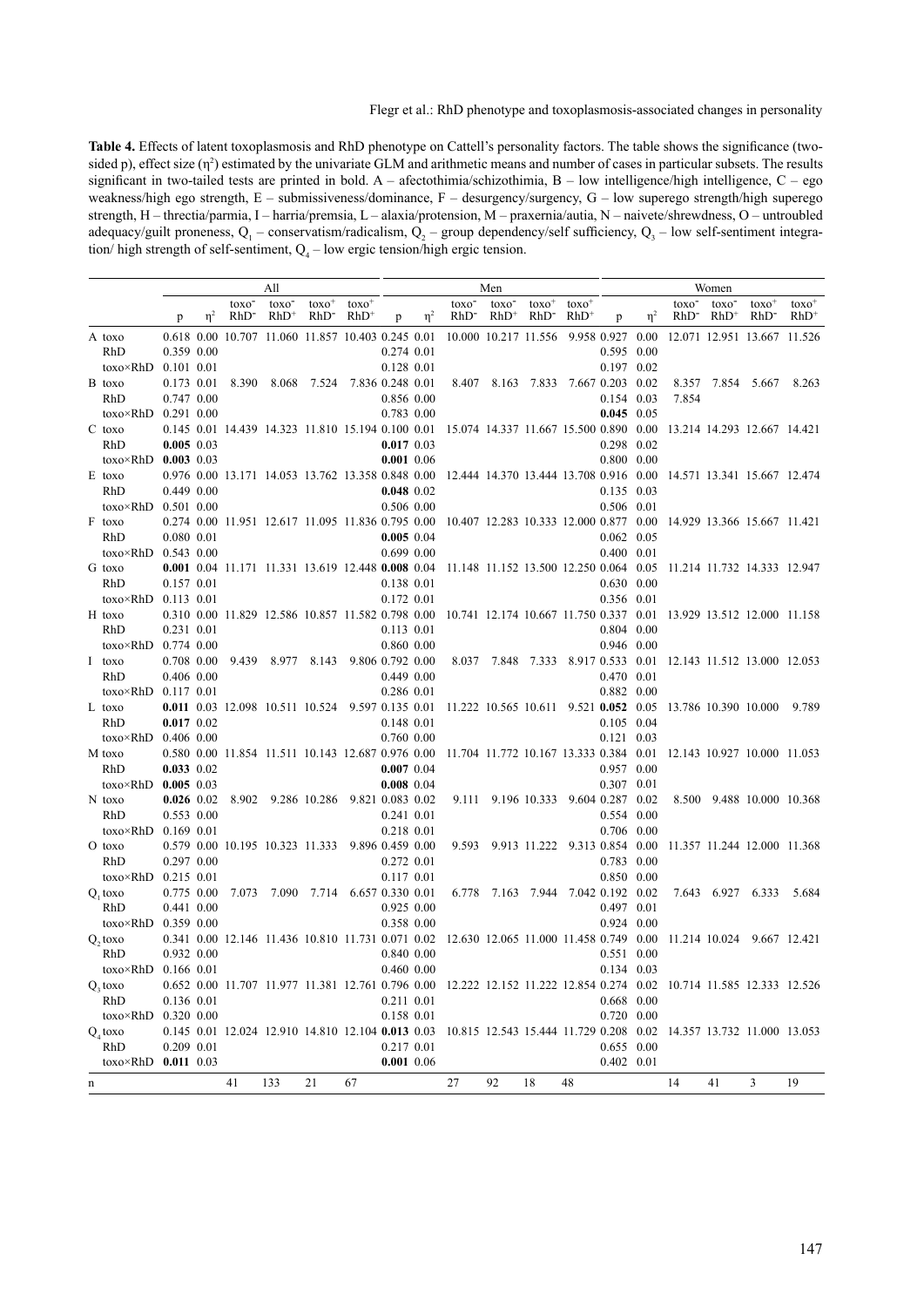**Table 5.** Effects of latent toxoplasmosis on Cattell's personality factors. The table shows the significance (two-sided p), effect size  $(\eta^2)$  estimated by the univariate GLM and arithmetic means in particular subsets. The results significant in two-tailed tests are printed in bold. For abbreviations see Table 4.

|                |       |          | All               |         |       |          | Men               |         |       |          | Women             |         |
|----------------|-------|----------|-------------------|---------|-------|----------|-------------------|---------|-------|----------|-------------------|---------|
|                | p     | $\eta^2$ | toxo <sup>-</sup> | $toxo+$ | p     | $\eta^2$ | toxo <sup>-</sup> | $toxo+$ | p     | $\eta^2$ | toxo <sup>-</sup> | $toxo+$ |
| A              | 0.707 | 0.001    | 10.942            | 10.778  | 0.577 | 0.002    | 10.139            | 10.406  | 0.287 | 0.015    | 12.740            | 11.843  |
| B              | 0.304 | 0.004    | 8.141             | 7.802   | 0.238 | 0.007    | 8.201             | 7.728   | 0.948 | 0.000    | 8.002             | 8.041   |
| C              | 0.930 | 0.000    | 14.351            | 14.396  | 0.922 | 0.000    | 14.521            | 14.461  | 0.828 | 0.001    | 13.978            | 14.193  |
| E              | 0.679 | 0.001    | 13.771            | 13.537  | 0.833 | 0.000    | 13.828            | 13.687  | 0.490 | 0.006    | 13.694            | 12.961  |
| F              | 0.261 | 0.005    | 12.468            | 11.805  | 0.662 | 0.001    | 11.913            | 11.603  | 0.212 | 0.021    | 13.698            | 12.405  |
| G              | 0.005 | 0.030    | 11.335            | 12.655  | 0.018 | 0.029    | 11.189            | 12.554  | 0.084 | 0.039    | 11.640            | 13.008  |
| H              | 0.279 | 0.004    | 12.372            | 11.511  | 0.719 | 0.001    | 11.845            | 11.503  | 0.149 | 0.028    | 13.571            | 11.456  |
| L              | 0.581 | 0.001    | 9.080             | 9.382   | 0.397 | 0.004    | 7.932             | 8.461   | 0.489 | 0.006    | 11.613            | 12.167  |
| L              | 0.014 | 0.023    | 10.863            | 9.847   | 0.061 | 0.019    | 10.722            | 9.826   | 0.137 | 0.029    | 11.168            | 9.937   |
| M              | 0.250 | 0.005    | 11.579            | 12.066  | 0.129 | 0.012    | 11.708            | 12.458  | 0.688 | 0.002    | 11.272            | 10.944  |
| N              | 0.058 | 0.013    | 9.200             | 9.876   | 0.151 | 0.011    | 9.182             | 9.779   | 0.192 | 0.023    | 9.237             | 10.170  |
| Ω              | 0.987 | 0.000    | 10.249            | 10.240  | 0.889 | 0.000    | 9.755             | 9.839   | 1.000 | 0.000    | 11.372            | 11.370  |
| $Q_{1}$        | 0.728 | 0.000    | 7.091             | 6.961   | 0.643 | 0.001    | 7.100             | 7.311   | 0.066 | 0.044    | 7.077             | 5.896   |
| Q,             | 0.904 | 0.000    | 11.548            | 11.492  | 0.136 | 0.012    | 12.117            | 11.325  | 0.069 | 0.044    | 10.274            | 12.030  |
| $Q_{\rm a}$    | 0.242 | 0.005    | 11.916            | 12.398  | 0.657 | 0.001    | 12.183            | 12.399  | 0.178 | 0.024    | 11.331            | 12.385  |
| Q <sub>4</sub> | 0.935 | 0.000    | 12.723            | 12.771  | 0.404 | 0.004    | 12.188            | 12.753  | 0.316 | 0.013    | 13.929            | 12.773  |
| n              |       |          | 180               | 88      |       |          | 124               | 66      |       |          | 56                | 22      |

and shrewdness (N) (all:  $p=0.014$ , men:  $p=0.007$ , women:  $p=0.558$ ), see Fig. 2.

As a sort of negative control, we repeated all analyses with ABO phenotype used instead of RhD phenotype. The multivariate GLM analysis revealed no significant effect of ABO phenotype or ABO phenotype-toxoplasmosis interaction (results not shown). Of 69 univariate analyses (7 Cloninger's and 16 Cattell's factors, all subjects, men, women), only two, the tests of reward dependence (RD) in all subjects  $(p=0.048)$  and premsia (I) in all subjects  $(p=0.029)$ , revealed significant effects of the studied factors (ABO phenotype-toxoplasmosis interaction). These effects were not significant after the Bonferroni correction for multiple tests.

#### **DISCUSSION**

"Asymptomatic" latent toxoplasmosis and RhD phenotype, i.e. the presence or absence of the D antigen on the membrane of erythrocytes, had a specific effect on the personality profile of blood donors estimated by Cattell's 16PF questionnaire and Cloninger's TCI questionnaire. Moreover, toxoplasmosis had both quantitatively and qualitatively different effects on the personality profile of Rh-positive and Rh-negative subjects.

The specific influence of latent toxoplasmosis on Cloninger's factors has already been described in a nearly identical set of blood donors for novelty seeking (NS) and self transcendence (ST) (Skallová et al. 2005) and in an independent set of military conscripts for novelty seeking (Novotná et al. 2005). The analysis of the statistical models containing both toxoplasmosis and Rh phenotype as independent factors identified not only possible effects of RhD phenotype on harm avoidance (HA), cooperativeness (CO) and self transcendence (ST) (in women) but

also opposite effects of toxoplasmosis on reward dependence (RD) and cooperativeness (CO) in Rh-positive and Rh-negative subjects. Similarly, specific effects of latent toxoplasmosis on Cattell's personality factors strength of superego (G) and protension (L) have already been reported in university students (Flegr and Hrdý 1994), military conscripts (Novotná et al. 2005), blood donors (Skallová et al. 2005), childbearing age women (Flegr and Havlíček 1999) and males (Flegr et al. 1996) and females (Flegr et al. 2000) diagnosed with acute toxoplasmosis 2–12 years before personality testing, (see Flegr 2007 for review). Again, the current analysis of the statistical models containing both toxoplasmosis and Rh phenotype as independent factors identified possible effects of RhD phenotype on ego strength (C), protension (L), and praxernia (M) and opposite effects of toxoplasmosis on ego strength (C), praxernia (M), ergic tension  $(Q_4)$ . and cooperativeness (CO) in Rh-positive and Rh-negative subjects. It should be stressed that not only toxoplasmosis-RhD interaction but also some of the main effects of toxoplasmosis and nearly all of the main effects of RhD phenotype can only be proved to exist in the models containing both analyzed factors, i.e. toxoplasmosis and RhD phenotype. Therefore, the previous unsuccessful attempts to prove the correlation between various personality traits and blood groups (Irvine and Miyashit 1965, Wiener 1965, Cattell 1972, Rogers and Glendon 2003, Wu et al. 2005) can be explained not only by the fact that the ABO rather than the Rh factor blood group system was usually studied, but also by the fact that the important confounding factor, toxoplasmosis, was not included in the analyzed models.

Four studies have already shown that the response of the human body to latent toxoplasmosis depends on RhD phenotype (Flegr et al. 2008, 2009, Novotná et al.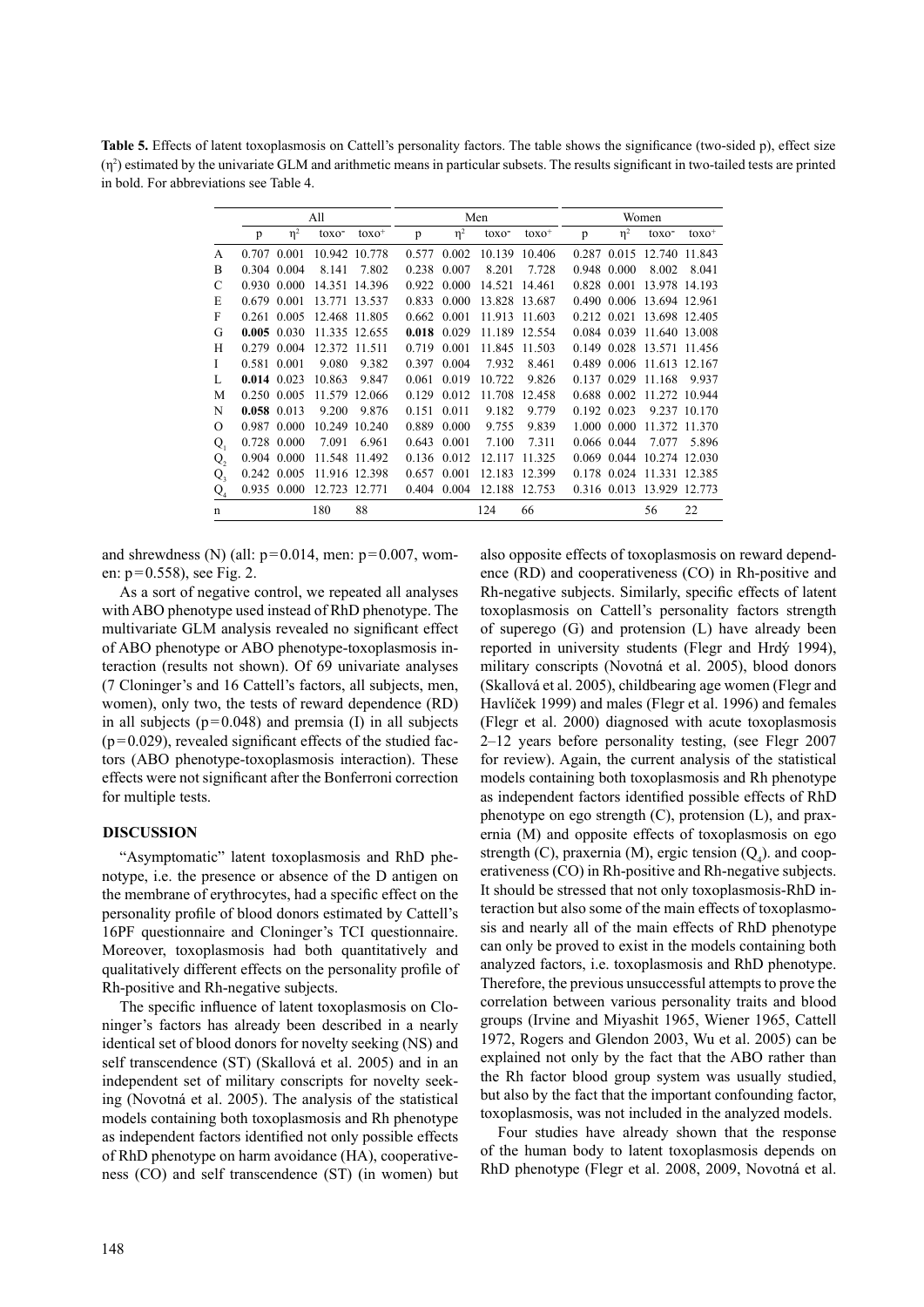**Table 6.** Effects of RhD phenotype on Cattell's personality factors. The table shows the significance (two-sided p), effect size  $(\eta^2)$ estimated by the univariate GLM and arithmetic means in particular subsets. The results significant in two-tailed tests are printed in bold. For abbreviations see Table 4.

|                |             |          | All     |         |       | Men      |         |               | Women |          |         |               |  |
|----------------|-------------|----------|---------|---------|-------|----------|---------|---------------|-------|----------|---------|---------------|--|
|                | p           | $\eta^2$ | $RhD^-$ | $RhD^+$ | p     | $\eta^2$ | $RhD^-$ | $RhD^+$       | p     | $\eta^2$ | $RhD^-$ | $RhD^+$       |  |
| A              | 0.727       | 0.000    | 11.005  | 10.839  | 0.420 | 0.003    |         | 10.552 10.127 | 0.856 | 0.000    | 12.337  | 12.505        |  |
| B              | 0.896       | 0.000    | 7.983   | 8.030   | 0.989 | 0.000    | 8.047   | 8.040         | 0.780 | 0.001    | 7.823   | 8.000         |  |
| C              | 0.081       | 0.011    | 13.637  | 14.612  | 0.163 | 0.010    | 13.809  | 14.733        | 0.253 | 0.018    | 13.109  | 14.336        |  |
| E              | 0.298       | 0.004    | 13.261  | 13.899  | 0.028 | 0.026    |         | 12.682 14.274 | 0.145 | 0.028    |         | 14.742 13.073 |  |
| F              | 0.101       | 0.010    | 11.415  | 12.471  | 0.006 | 0.039    |         | 10.222 12.327 | 0.064 | 0.045    |         | 14.866 12.805 |  |
| G              | 0.413       | 0.003    | 12.061  | 11.642  | 0.244 | 0.007    |         | 12.169 11.438 | 0.762 | 0.001    | 11.833  | 12.097        |  |
| H              | 0.275       | 0.005    | 11.353  | 12.297  | 0.143 | 0.011    |         | 10.583 12.095 | 0.665 | 0.003    | 13.491  | 12.794        |  |
| L              | 0.742       | 0.000    | 9.027   | 9.225   | 0.737 | 0.001    | 7.934   | 8.165         | 0.473 | 0.007    | 12.302  | 11.681        |  |
|                | 0.006       | 0.028    | 11.470  | 10.234  | 0.186 | 0.009    | 10.935  | 10.235        | 0.001 | 0.134    | 13.058  | 10.217        |  |
| M              | 0.279       | 0.004    | 11.383  | 11.884  | 0.064 | 0.018    | 11.269  | 12.268        | 0.378 | 0.011    | 11.750  | 10.971        |  |
| N              | 0.823       | 0.000    | 9.489   | 9.402   | 0.301 | 0.006    | 9.724   | 9.252         | 0.241 | 0.019    | 8.836   | 9.746         |  |
| O              | 0.743       | 0.000    | 10.385  | 10.192  | 0.716 | 0.001    | 9.978   | 9.738         | 0.843 | 0.001    | 11.515  | 11.271        |  |
| $Q_{1}$        | 0.606       | 0.001    | 7.191   | 6.982   | 0.933 | 0.000    | 7.127   | 7.169         | 0.258 | 0.017    | 7.348   | 6.551         |  |
| Q,             | 0.691 0.001 |          | 11.738  | 11.534  | 0.795 | 0.000    | 12.007  | 11.856        | 0.868 | 0.000    | 10.956  | 10.779        |  |
| $Q_{\tiny{3}}$ | 0.203       | 0.006    | 11.657  | 12.222  | 0.316 | 0.005    |         | 11.852 12.378 | 0.337 | 0.012    | 11.055  | 11.868        |  |
| $Q_{4}$        | 0.659       | 0.001    | 12.931  | 12.649  | 0.627 | 0.001    |         | 12.640 12.281 | 0.847 | 0.001    | 13.761  | 13.518        |  |
| n              |             |          | 66      | 201     |       |          | 49      | 141           |       |          | 17      | 60            |  |

2008, Kaňková et al. 2010). Psychomotor performance (reaction times) of Rh-negative subjects deteriorated after *Toxoplasma* infection while Rh-positive heterozygotes were permanently and Rh-positive homozygotes were temporarily protected against such decrease in psychomotor performance. Also, RhD-negative women with latent toxoplasmosis gained more weight during pregnancy than RhD-negative, *Toxoplasma*-free women or RhDpositive women. Results of the present study suggest that RhD phenotype also modulates toxoplasmosis-associated changes in the personality profile. In contrast to the primarily quantitative modulation of changes in reaction times, the modulation of some personality profile changes was also qualitative. For example, latent toxoplasmosis was associated with lower ego strength and lower cooperativeness in Rh-negative subjects, but with higher ego strength and higher cooperativeness in Rh-positive subjects. The toxoplasmosis-associated changes were always stronger in Rh-negative subjects, as was reported previously for psychomotor performance.

Our present results indicate that RhD phenotype modulates the responses of the body not only to *Toxoplasma* infection, but also to other factors. Here we observed different correlations between two Cattell's factors, namely dominance and shrewdness, and age in Rh-positive and Rh-negative subjects. In contrast to the response of the body to *Toxoplasma* infection, the correlation with the personality factors was stronger in Rh-positive subjects. It must be pointed out, however, that unlike the effect of RhD-toxoplasmosis interaction, the effect of RhD-age interaction on Cattell's personality profile estimated by the multivariate GLM was not significant and the significances in the univariate tests did not survive the Bonferroni correction. Therefore, the significant effects of RhD-age

interaction observed in two of sixteen univariate GLM tests might be just artifacts of the multiple statistical tests and should be confirmed in other independent studies.

The function of the RhD molecule, the membrane pump that transports either ammonium or  $CO<sub>2</sub>$ , has been revealed only recently, but its physiological role remains unknown (Biver et al. 2006, Kustu and Inwood 2006). Therefore, the speculation about the mechanisms involved in the modulation of toxoplasmosis- (or age-) associated changes in personality traits (or reaction times or weight gain) would be rather premature. Obviously, the difference between Rh-positive homozygotes and heterozygotes, namely permanent protection against the impairment of reaction times in heterozygotes and only temporary protection in homozygytes (Novotná et al. 2008), suggests that not (only) the RhD molecule but (also) a product of another gene in a strong genetic linkage with the *RHD* gene might be responsible for the observed biological and psychological effects of RhD phenotype (Flegel 2006). To test such hypotheses, genetic instead of common serological data needs to be collected from larger populations.

The origin and maintenance of the Rh polymorphism in the human population is an old evolutionary enigma, as the fitness of carriers of the rarer variant of the *RHD* gene (an Rh-negative woman in a predominantly Rh-positive population or an Rh-positive man in a predominatly Rh-negative population) is compromised by the risk of haemolytic disease of newborns (Fisher et al. 1944, Haldane 1944). The broad spectrum of behavioural effects of RhD phenotype described in this and previous studies, however, suggests that the Rh polymorphism can be stabilized by some form of frequency dependent selection.

**Acknowledgements.** This work was supported by grant No. 0021 620828 from the Czech Ministry of Education, Youth and Sports.